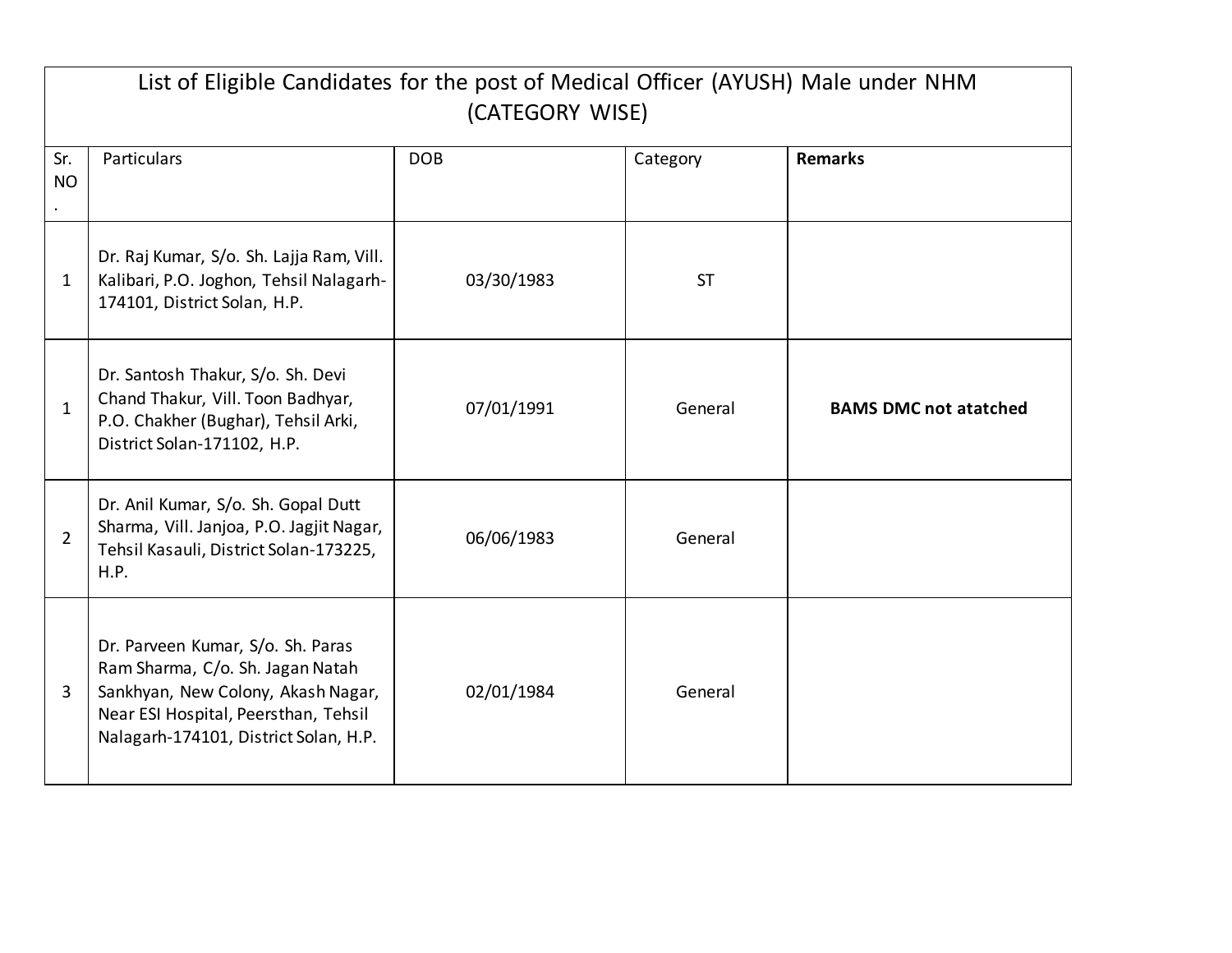| $\overline{4}$ | Dr. Bhupinder Singh, S/o. Sh. Teja<br>Singh, Vill. Abhipur, P.O. Kalibari,<br>Tehsil Nalagarh-174101, District<br>Solan, H.P.                                    | 02/03/1985 | General    |                                          |
|----------------|------------------------------------------------------------------------------------------------------------------------------------------------------------------|------------|------------|------------------------------------------|
| 5              | Dr. Amit Kumar Bisht, S/o. Sh. Vikram<br>Singh Bisht, Vill. Parkandi, P.O.<br>Parkandi, Tehsil Ukhimath, District<br>Rudra Prayag, District Dehradun-<br>249201, | 09/08/1988 | General    |                                          |
| 6              | Dr. Rajiv Verma, S/o. Sh. D. N. Verma,<br>Vill. Garu, P.O. Domehar Bani, Tehsil<br>Kandaghat-171002, District Solan, HP.                                         | 02/25/1980 | General    | <b>Own Clinic Experiance</b>             |
| $\overline{7}$ | Dr. Hitesh Kaushik, S/o. Sh. Daya<br>Krishan Kaushik, Kaushik Niwas,<br>Sunny Side, Solan-173212, District<br>Solan, H.P.                                        | 01/29/1972 | General    | matric, DMC & Experiance not<br>atatched |
| 8              | Dr. Abhishek Sharma, S/o. Sh. Balak<br>Ram Sharma, Vill. Kaleen, W. No. 13,<br>P.O. Solan, Distric Solan, H.P.                                                   | 01/28/1980 | General    |                                          |
| $\mathbf{1}$   | Dr. Vipul, S/o. Sh. Bishambhar Chand,<br>Vill. Dabrog, Tehsil & P.O. Sarkaghat,<br>District Mandi-175024, H.P.                                                   | 10/09/1987 | <b>OBC</b> | DMC +2 not attched                       |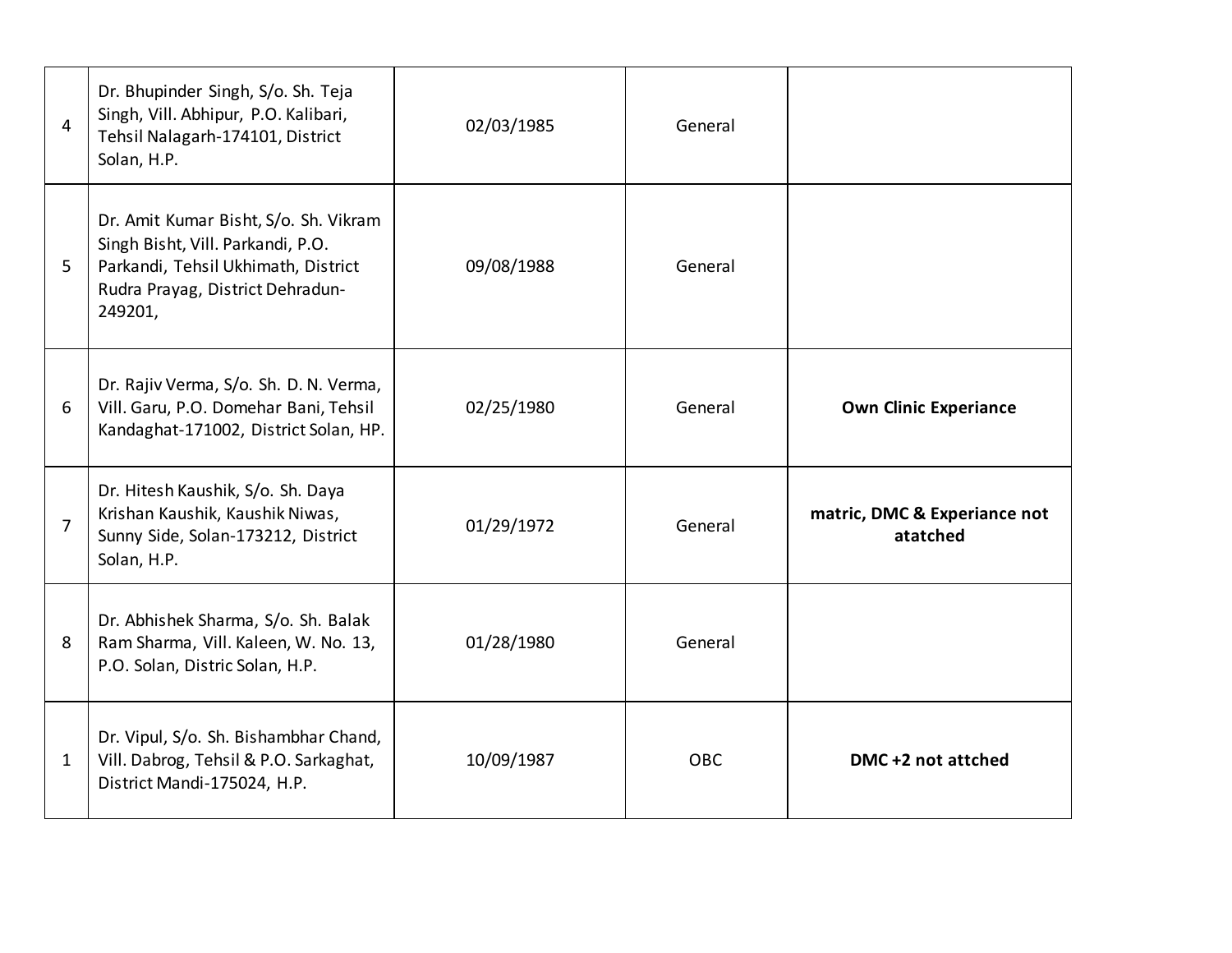| $\overline{2}$ | Dr. Aman Yadav, S/o. Sh. Hari Ram<br>Yadav, Vill. New Kathed, P.O.<br>Chambaghat, Tehsil Solan, District<br>Solan-173212, H.P.       | 09/04/1982 | <b>OBC</b> |                                                           |
|----------------|--------------------------------------------------------------------------------------------------------------------------------------|------------|------------|-----------------------------------------------------------|
| 3              | Dr. Sumit Kumar, S/o. Sh. Dharam<br>Singh, Vill. Kolar, P.O. Kolar, Tehsil<br>Paonta Sahib, District Sirmaur-<br>173001, H.P.        | 03/25/1989 | <b>OBC</b> | dmc degree na                                             |
| 4              | Dr. Sachin Bhandari, S/o. Sh. Rajender<br>Bhandari, Vill. Mangarh, P.O.<br>Mangarh, Tehsil Pachhad, District<br>Sirmaur-173212, H.P. | 08/17/1985 | <b>OBC</b> |                                                           |
| 1              | Dr. Vishal Singh Chauhan, S/o. Sh.<br>Kamal Chand Chauhan, 2159, Type-Ii,<br>DMW Railway Colony, Patiala,<br>Punjab-147003           | 11/14/1987 | <b>SC</b>  |                                                           |
| $\overline{2}$ | Dr. Mohan Lal Ranot, S/o. Sh. Dharam<br>Dass Ranot, VPO Kuthar, Tehsil<br>Kasauli, District Solan-173206, H.P.                       | 04/29/1985 | <b>SC</b>  |                                                           |
| 3              | Dr. Anil Kumar Kaundal, S/o. Sh. G. D.<br>Kaundal, Divya Kunj, Lower Shiv<br>Nagar, Kasumpti-171009, Distt.<br>Shimla, H.P.          | 10/01/1985 | <b>SC</b>  | DMC+2 not attached/experience<br>certificate not attached |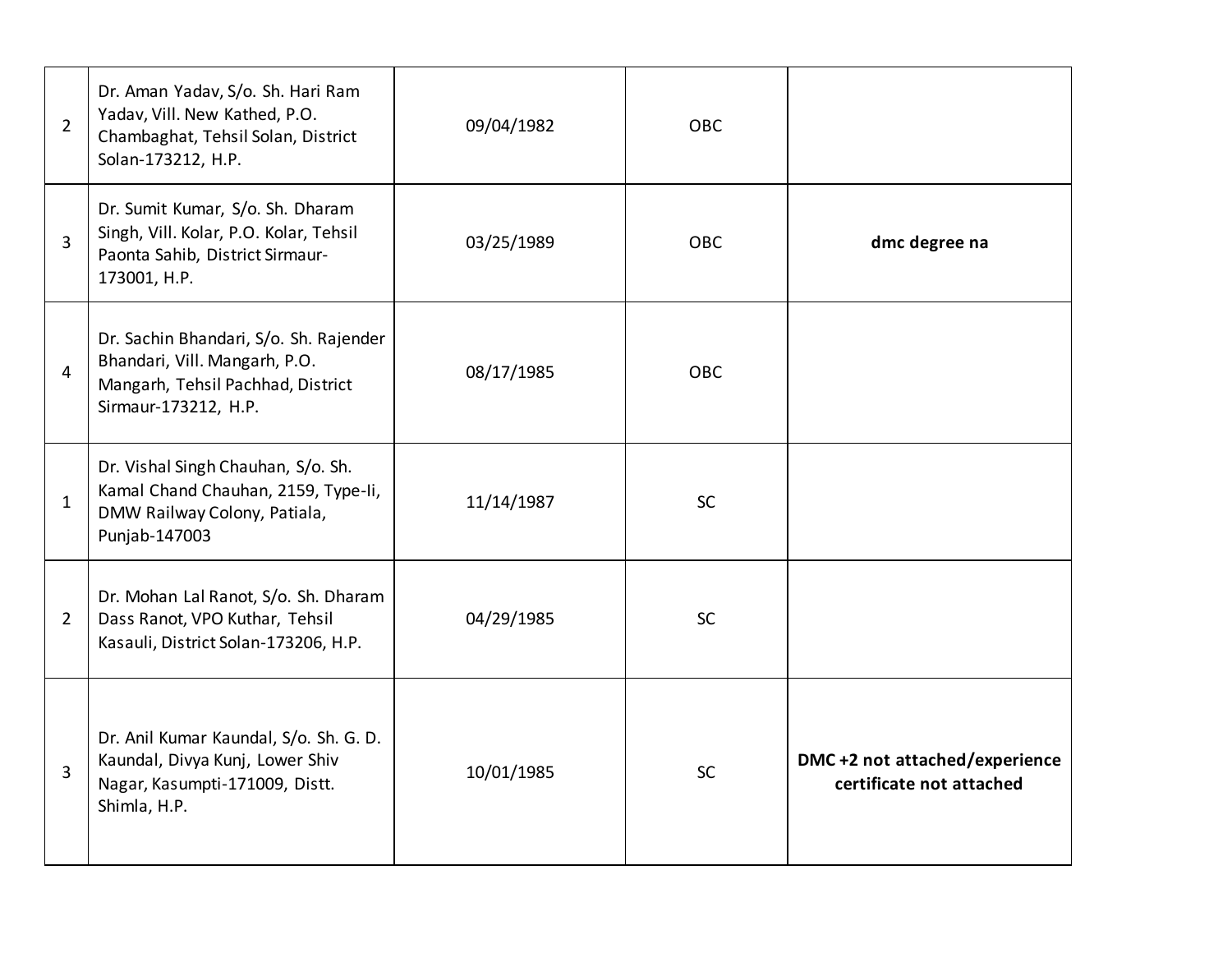| <b>MO AYUSH (FEMALE)</b> |                                                                                                                             |            |          |                                           |
|--------------------------|-----------------------------------------------------------------------------------------------------------------------------|------------|----------|-------------------------------------------|
| Sr. NO.                  | Name & Address of the candidate                                                                                             | <b>DOB</b> | Category | <b>Remarks</b>                            |
|                          |                                                                                                                             |            |          |                                           |
| $\mathbf{1}$             | Dr. Shalbh Salila, D/o. Sh. Surya Kant,<br>Vill. Chakol, P.O. Nohra, Tehsil Bajnath,<br>District Kangra-176125, H.P.        | 23-Mar-91  | General  |                                           |
| $\overline{2}$           | Dr. Jyoti Thakur, D/o. Sh. Ishwar Singh<br>Thakur, Vill. Kheel Baser, P.O.<br>Kumarhatti-173229, District Solan, H.P.       | 27-Jul-91  | General  |                                           |
| $\overline{3}$           | Dr. Amisha Mahajan, D/o. Sh. Ajay<br>Mahajan, Vill. Tutu, P.O. Tutu, Tehsil<br>Shimla-171011, District shimla, H.P.         | 18-Jun-90  | General  |                                           |
| 4                        | Dr. Kajal Chauhan, D/o. Sh. R. S.<br>Chauhan, Vill. Damrog, P.O. Shamti,<br>Tehsil Solan-173212, District Solan, H.P.       | 12-Feb-84  | General  | degree detail marks sheet not<br>attached |
| 5                        | Dr. Deepika Sharma, D/o. Sh. Gurdyal<br>Sharma, Vill. Badog, P.O. Sewra Chandi,<br>Tehsil Arki, District Solan-173206, H.P. | 20-Mar-86  | General  | degree detail marks sheet not<br>attached |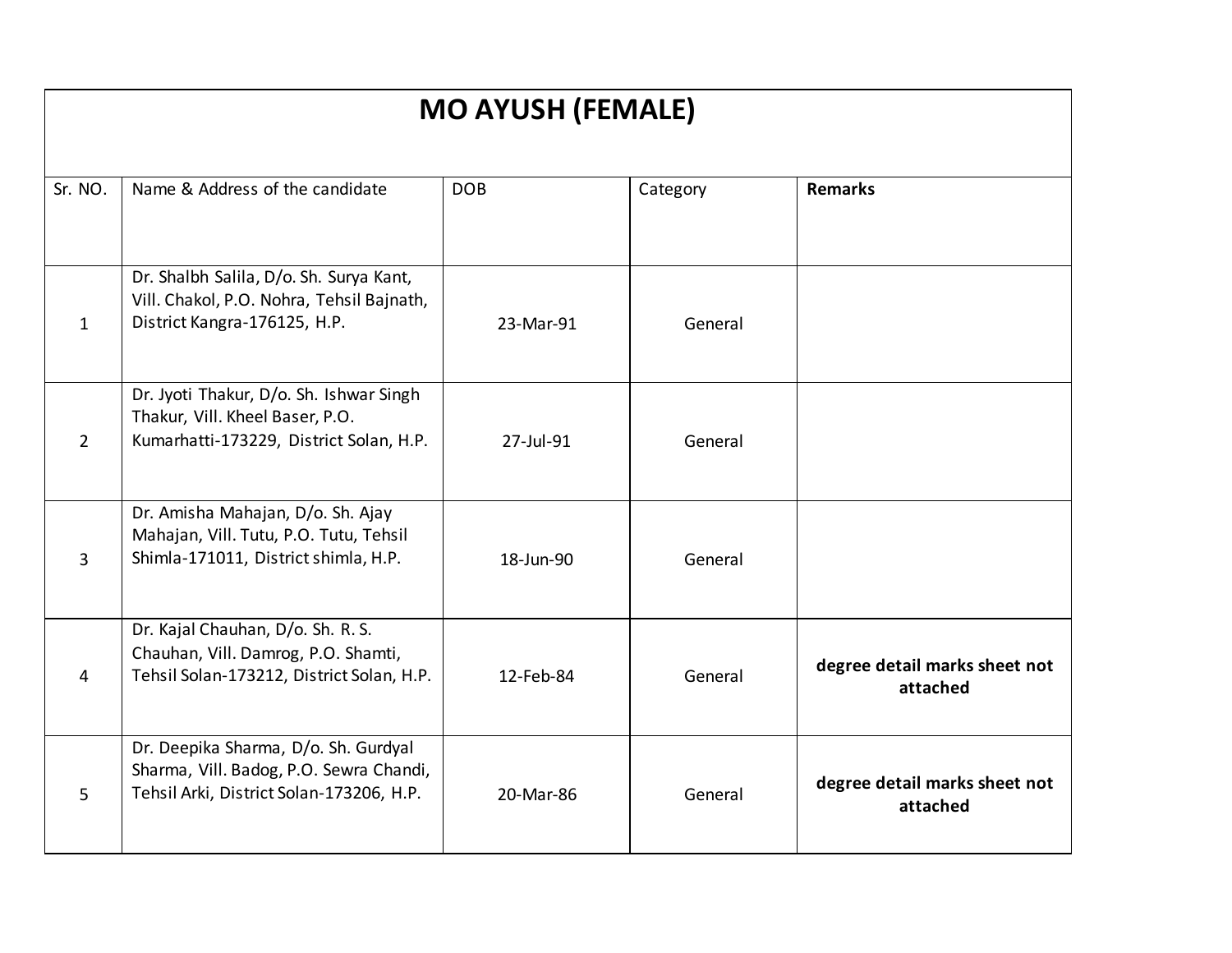| 6              | Dr. Payal Thakur, D/o. Sh. Rajender<br>Thakur, Vill. Kathare, P.O. Chambaghat,<br>Tehsil & District Solan-173213, H.P.               | 13-Mar-83   | General | 10+2 detail marks sheet not<br>attached            |
|----------------|--------------------------------------------------------------------------------------------------------------------------------------|-------------|---------|----------------------------------------------------|
| $\overline{7}$ | Dr. Priyanka Parmar, D/o. Sh. Kripal<br>Parmar, Vill. Mawa Lunghat, P.O.<br>Kaloor, Tehsil Nadaun, District<br>Hamirpur-177033, H.P. | $2$ -Jul-89 | General |                                                    |
| 8              | Dr. Sonia Thakur, D/o. Sh. Changa Ram<br>Thakur Vill. Garhyach, P.O. Galot, Tehsil<br>Nalagarh, District Solan, H.P.                 | 31-Dec-90   | General |                                                    |
| 9              | Dr. Manisha Singla, D/o. Sh. Mohan<br>Singla, M/S. Singla Brothers, The Mall<br>Road, Solan-173 212, H.P.                            | 11-Nov-90   | General |                                                    |
| 10             | Dr. Navneet Kaur, D/o. Sh. Khaminder<br>Singh, Vill. Vikas Nagar, P.O. Nalagrh,<br>Tehsil Nalagarh, District Solan-174101,<br>H.P.   | 14-May-87   | General |                                                    |
| 11             | Dr. Jyoti Thakur, D/o. Sh. Man Singh<br>Chandel, Vill. Oachghat, P.O. Oachghat,<br>Tehsil & District Solan-173211, H.P.              | 19-Aug-83   | General | 10+2 and degree detail marks<br>sheet not attached |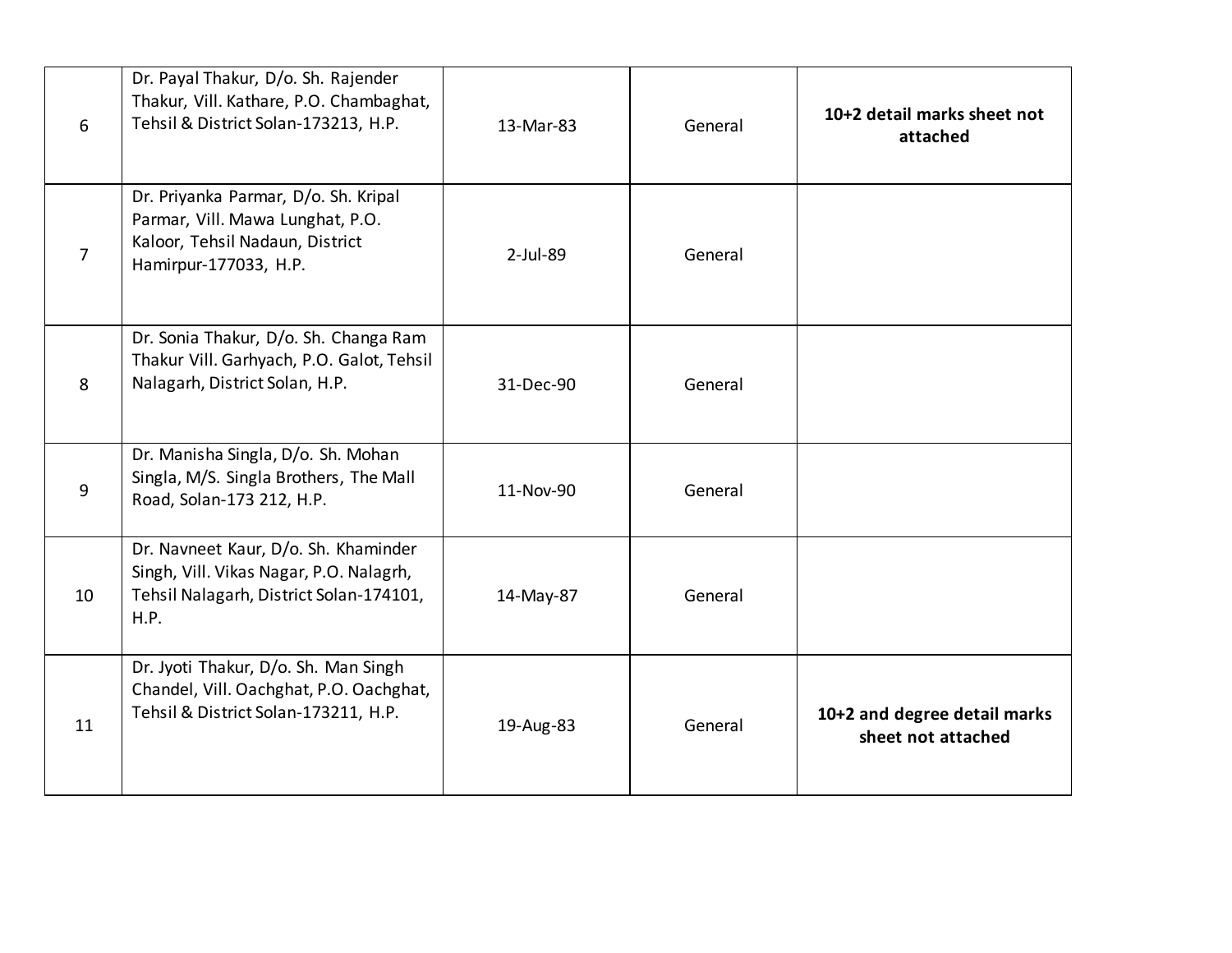| 12 | Dr. Pooja Sharma, D/o.Sh. N. N. Sharma<br>Vill Surya Vihar PO Shamti Tehsil Solan<br>173212 Solan                              | 14-Dec-84 | General | m10+2 and details Degree<br>marksheet not attched      |
|----|--------------------------------------------------------------------------------------------------------------------------------|-----------|---------|--------------------------------------------------------|
| 13 | Dr. Pooja Devi, D/o. Sh. Prithi Chand,<br>Vill. Tanda, P.O. Rajpur, Tehsil<br>Palampur, District Kangra-173229, H.P.           | 25-Dec-87 | General |                                                        |
| 14 | Dr. Vanita Thakur, D/o. Sh. Sandal Singh<br>Thakur, H.No. 1253, Progressive<br>Enclave, Sec.-50-B, Chandigarh Pin-<br>160047.  | 11-Nov-77 | General |                                                        |
| 15 | Dr. Kanchan Thakur, D/o. Sh. Ravinder<br>Singh, Vill. Majra, Vill. Baruna, Tehsil<br>Nalagarh-174101, District Solan, H.P.     | 10-Jan-91 | General | degee 1st & 2nd sem detail<br>marks sheet not attached |
| 16 | Dr. Pragati Gupta, D/o. Sh. Dinesh<br>Gupta, Nand Bhawan, Near JBT School,<br>Kotlanala, Solan-173212, District Solan,<br>H.P. | 20-Sep-90 | General | degree detail marks sheet not<br>attached              |
| 17 | Dr. Geetanjali Thakur, D/o. Sh. Dhan<br>Singh Thakur, Vill. Syar, P.O. Darlaghat,<br>Tehsil Arki-171102, District Solan, H.P.  | 27-Nov-87 | General |                                                        |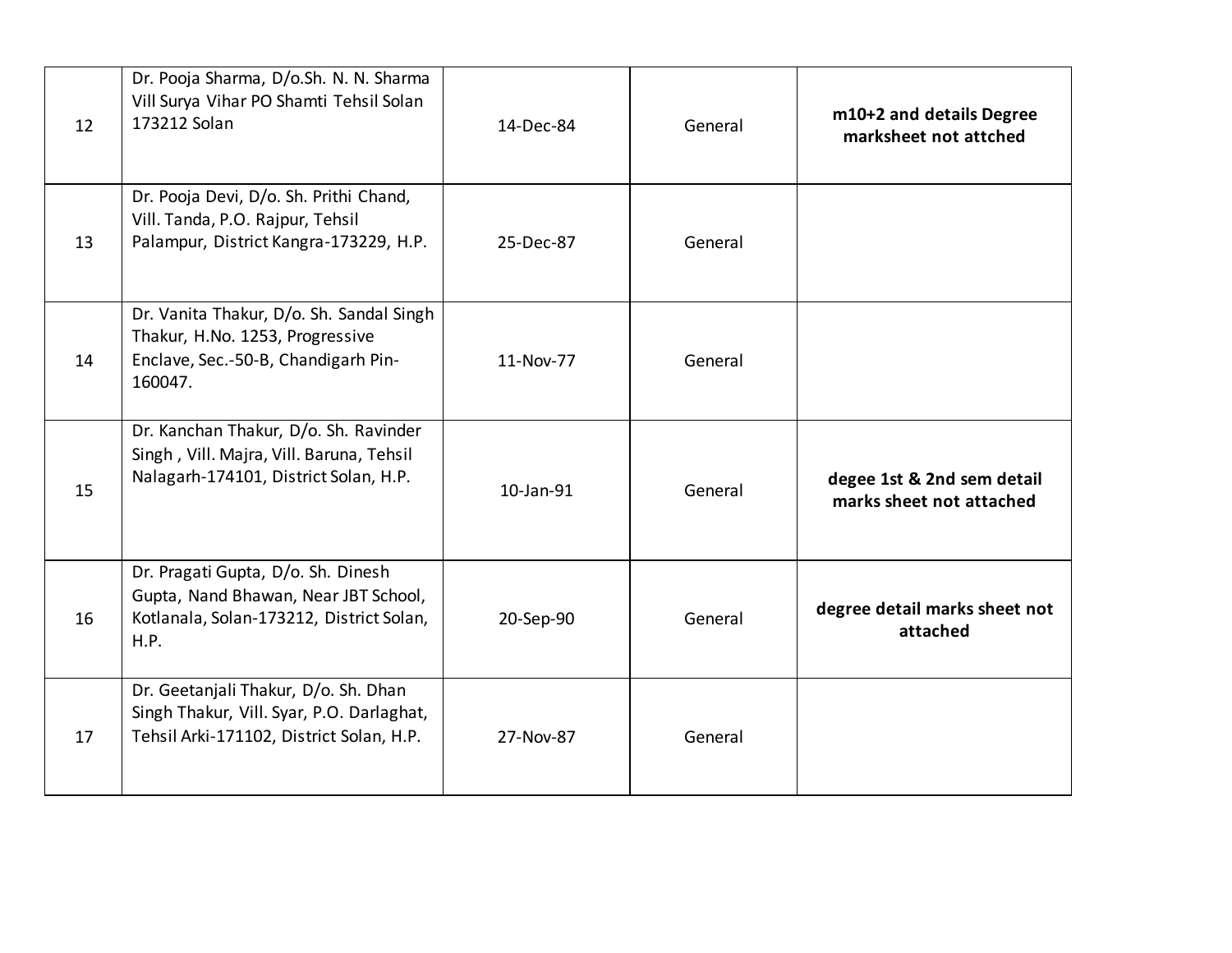| 18 | Dr. Shruti Shukla, D/o. Dr. Khem Raj<br>Shukla, H. No. 327/8, "Shukal Sadan",<br>Shilly Road, Solan-173212, District<br>Solan, H.P.                | 28-Mar-91  | General | Degree details marks sheet not<br>attached       |
|----|----------------------------------------------------------------------------------------------------------------------------------------------------|------------|---------|--------------------------------------------------|
| 19 | Dr. Saruchi Dhir, D/o. Sh. Ramesh<br>Chand Dhir, Vill. Ghanahatti, P.O.<br>Ghanahatti, District Shimla-171 011,<br>H.P.                            | $2-May-87$ | General | 10+2 & degree detail marks<br>sheet not attached |
| 20 | Dr. Vijeta Sharma, D/o. Sh. Chajju Ram,<br>Vill. Plassi Kalan, P.O. Plassi Kalan,<br>Tehsil Nalagarh-174101, District Solan,<br>H.P.               | 21-Oct-87  | General | 10+2 marks sheet not attached                    |
| 21 | Dr. Sangeeta, D/o. Sh. Chhaju Ram,<br>Pammi Niwas, Ward No. 1, Uday Vihar,<br>P.O. Barog, Tehsil Solan, District Solan-<br>173 211, H.P.           | 22-Jun-89  | General |                                                  |
| 22 | Dr. Kimia Goel, D/o. Sh. Rattan Lal Goel,<br>Flat No. 9, Sugandha Apartment, Near<br>Nanak Villa, Tank Road, Solan-173212,<br>District Solan, H.P. | 1-Apr-90   | General | degree detail marks sheet not<br>attached        |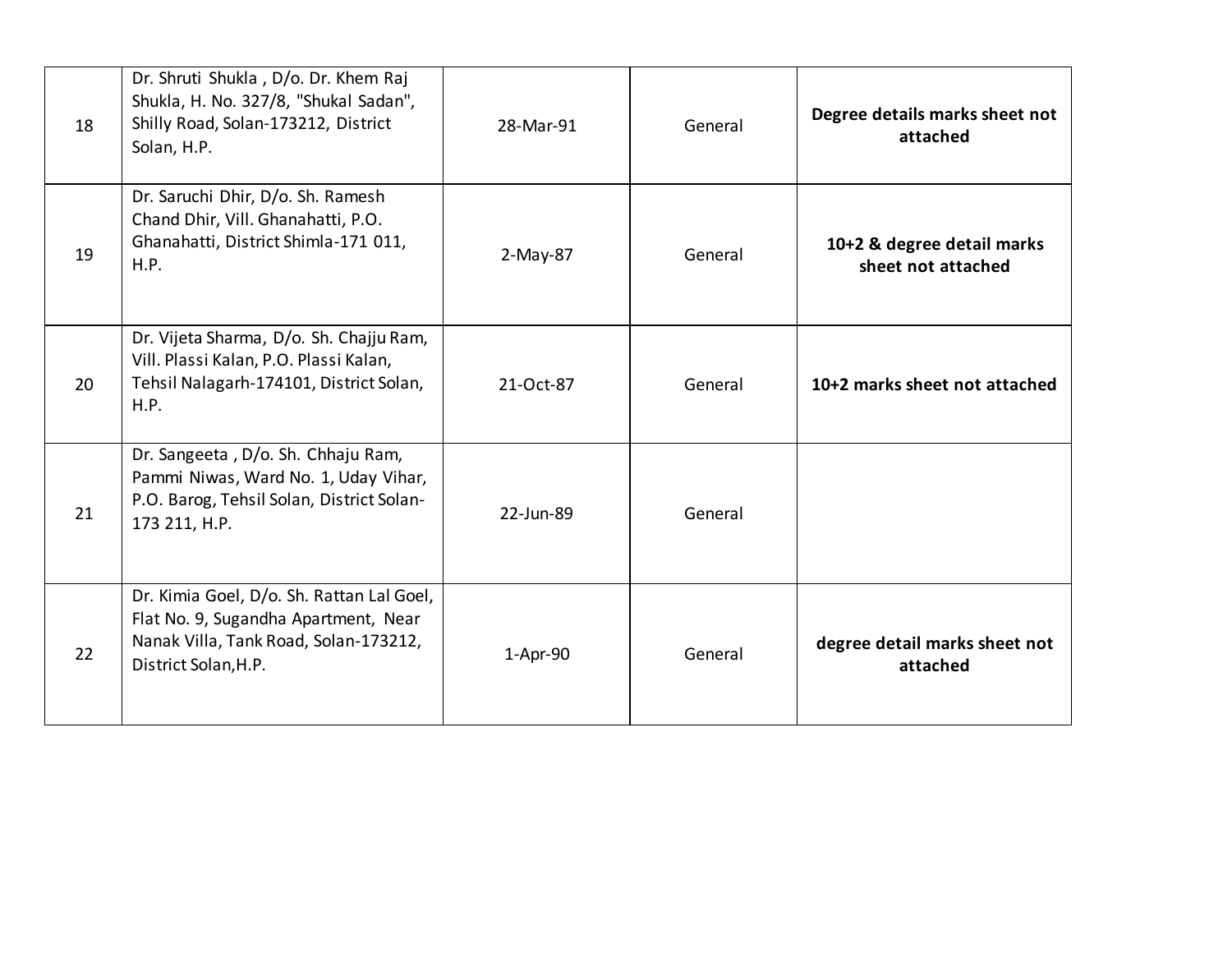| 23             | Dr. Priyanka Sharma, D/o. Sh. Roshan<br>Lal Sharma, C/o. Sh. Jagan Natah<br>Sankhyan, New Colony, Akash Nagar,<br>Near ESI Hospital, Peersthan, Tehsil<br>Nalagarh-174101, District Solan, H.P. | 27-May-87  | General   |                                                  |
|----------------|-------------------------------------------------------------------------------------------------------------------------------------------------------------------------------------------------|------------|-----------|--------------------------------------------------|
| 24             | Dr. Nitika Sharma, D/o. Sh. R. M.<br>Sharma, Vill. Beholi, P.O. Mandi, Tehsil<br>Mandi-140063, District Mandi, H.P.                                                                             | 3-Jan-85   | General   | 10+2 & degree detail marks<br>sheet not attached |
| 25             | Dr. Shikha Kanwar, D/o. Sh. M. S.<br>Kanwar, Pine Estate, Deonghat,<br>Saproon, Tehsil & District Solan-<br>173211, H.P.                                                                        | 4-Apr-83   | General   |                                                  |
| $\mathbf{1}$   | Dr. Priya Khatana, D/o. Sh. Hakim Singh<br>Khatana, Vill. Barotiwala, P.O.<br>Barotiwala, Tehsil Baddi, District Solan-<br>174103, H.P.                                                         | 03/26/1991 | <b>ST</b> |                                                  |
| $\overline{2}$ | Dr. Yatindra Kumari, D/o. Sh. Ram<br>Pyara, Vill. Daddi Kaniyan, P.O.<br>Nalagarh, Tehsil Nalagarh-174101,<br>District Solan, H.P.                                                              | 06/28/1988 | <b>ST</b> | Matric detail marks sheet not<br>attached        |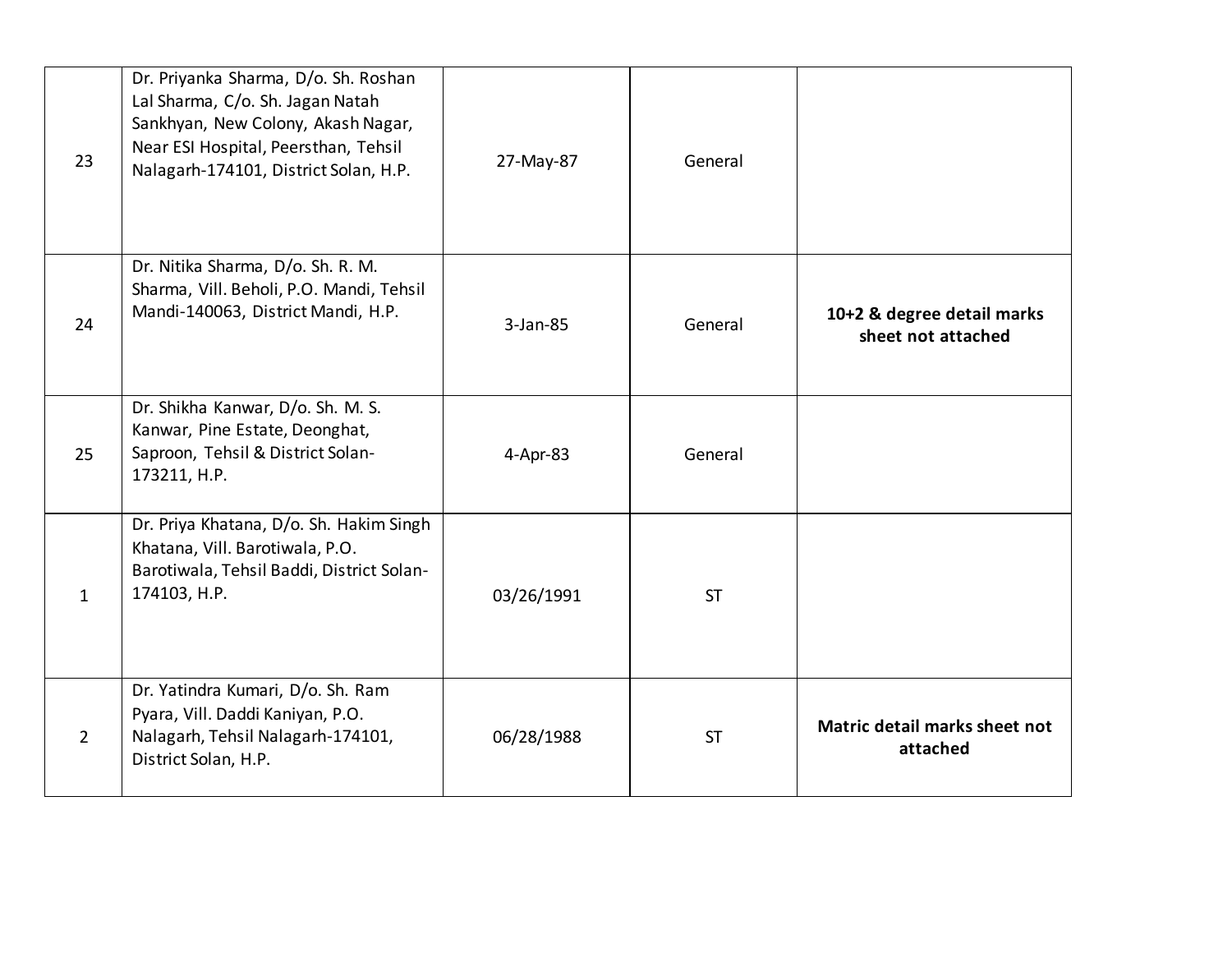|  | Dr. Delmitta Balli, D/o. Sh. Tarsem Lal,<br>Near Radha Swami SatSung Bhawan,<br>Baddi Road, Nalagarh-174101, H.P.      | 06/29/1988 | <b>SC</b> |                                                  |
|--|------------------------------------------------------------------------------------------------------------------------|------------|-----------|--------------------------------------------------|
|  | Dr. Priyanka, D/o. Sh. Karnail Singh<br>Kundialia, W. No. 2, Nalagarh, Tehsil<br>Nalagarh, District Solan-174101, H.P. | 09/27/1984 | <b>SC</b> | 10+2 & degree detail marks<br>sheet not attached |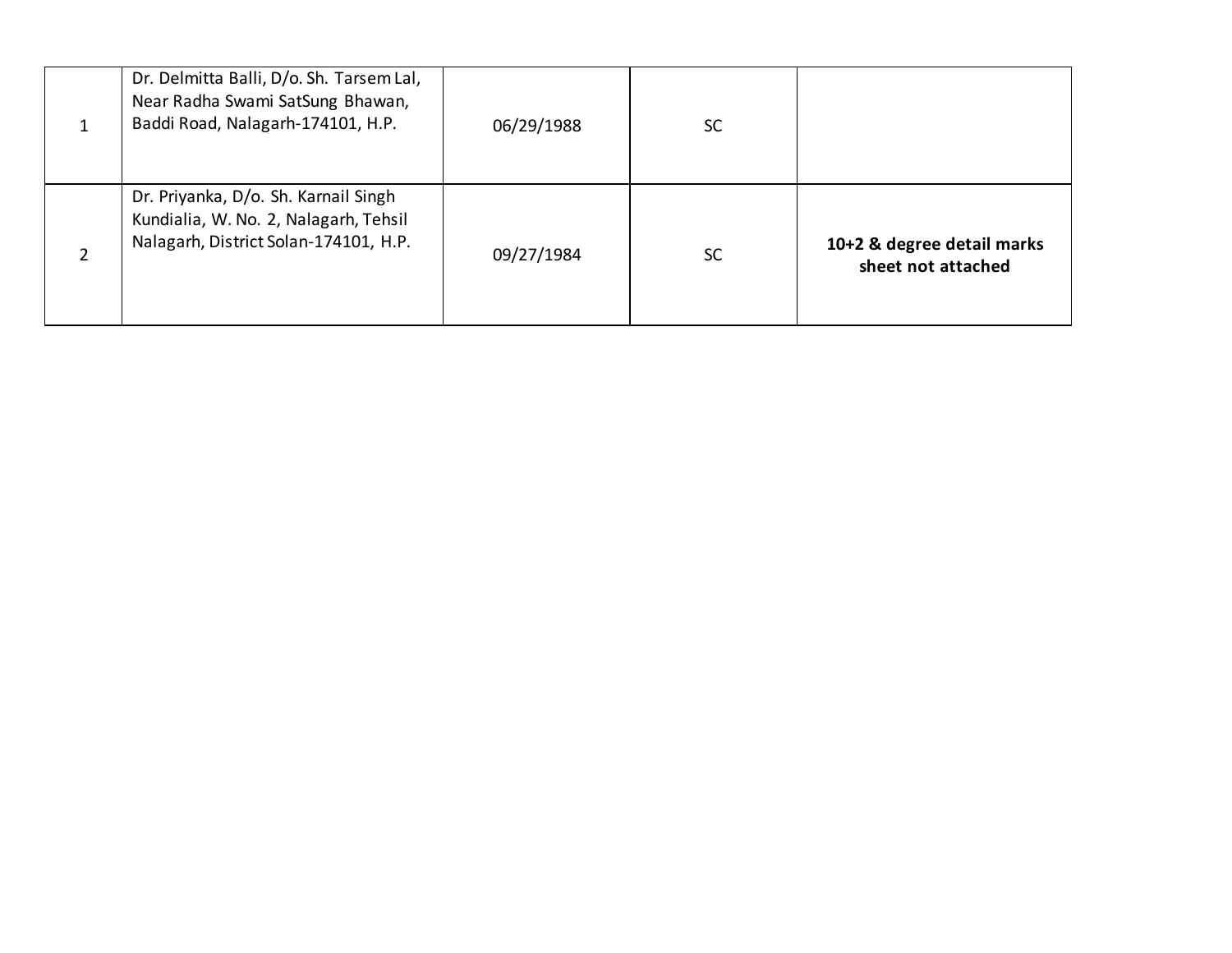|                | <b>Pharmacist</b>                                                                                                                                      |                   |             |  |
|----------------|--------------------------------------------------------------------------------------------------------------------------------------------------------|-------------------|-------------|--|
| <b>SN</b>      | Name and address of the Candidate                                                                                                                      | Category          | <b>DOB</b>  |  |
| $\mathbf{1}$   | Ms. Anju Gupta, d/o Ram Kumar Gupta, VPO<br>Garkhal Teh Kasuli                                                                                         | <b>BPL (IRDP)</b> | 25-Aug-88   |  |
| $\overline{2}$ | Ms. Deepika, D/o. Sh. Madan Lal, Vill. Suwava,<br>P.O. Jobri, Tehsil Arki, C/o. Parsinu Devi, Vill.<br>Baneri, Ward No.-I, District Solan-173208, H.P. | <b>BPL (IRDP)</b> | 26-May-92   |  |
| 3              | Sh. Amit Kaushal S/o. Sh. Thakur Dass, Vill.<br>Dalchhamr, P.O. Kattal, Tehsil Nalagarh-<br>173218, H.P.                                               | <b>BPL (IRDP)</b> | $2$ -Feb-92 |  |
| 4              | Sh. Makhan Singh S/o. Sh. Jiunu Ram, Vill.<br>Chamba, P.O. Galote, Tehsil Nalagarh-174101,<br>District Solan, H.P.                                     | <b>BPL (IRDP)</b> | $6$ -Feb-86 |  |
| 5              | Sh. Mukesh Kumar, S/o. Sh. Govind Ram, Vill.<br>Bani, P.O. Galot, Tehsil Nalagarh-174101,<br>District Solan, H.P.                                      | <b>BPL (IRDP)</b> | $2$ -Jul-95 |  |
| 6              | Ms. Sheetal Kaushal D/o. Sh. Thakur Dass, Vill.<br>Dalchhamr, P.O. Kattal, Tehsil Nalagarh-<br>173218, H.P.                                            | <b>BPL (IRDP)</b> | 3-Jul-94    |  |
| $\mathbf{1}$   | Ms. Latika Sharma D/o. Sh. Laxmi Dutt<br>Sharma, Vill. Kalyan, P.O. Subathu, Tehsil<br>Kasauli, District Solan-173206, H.P.                            | General           | 19-Nov-86   |  |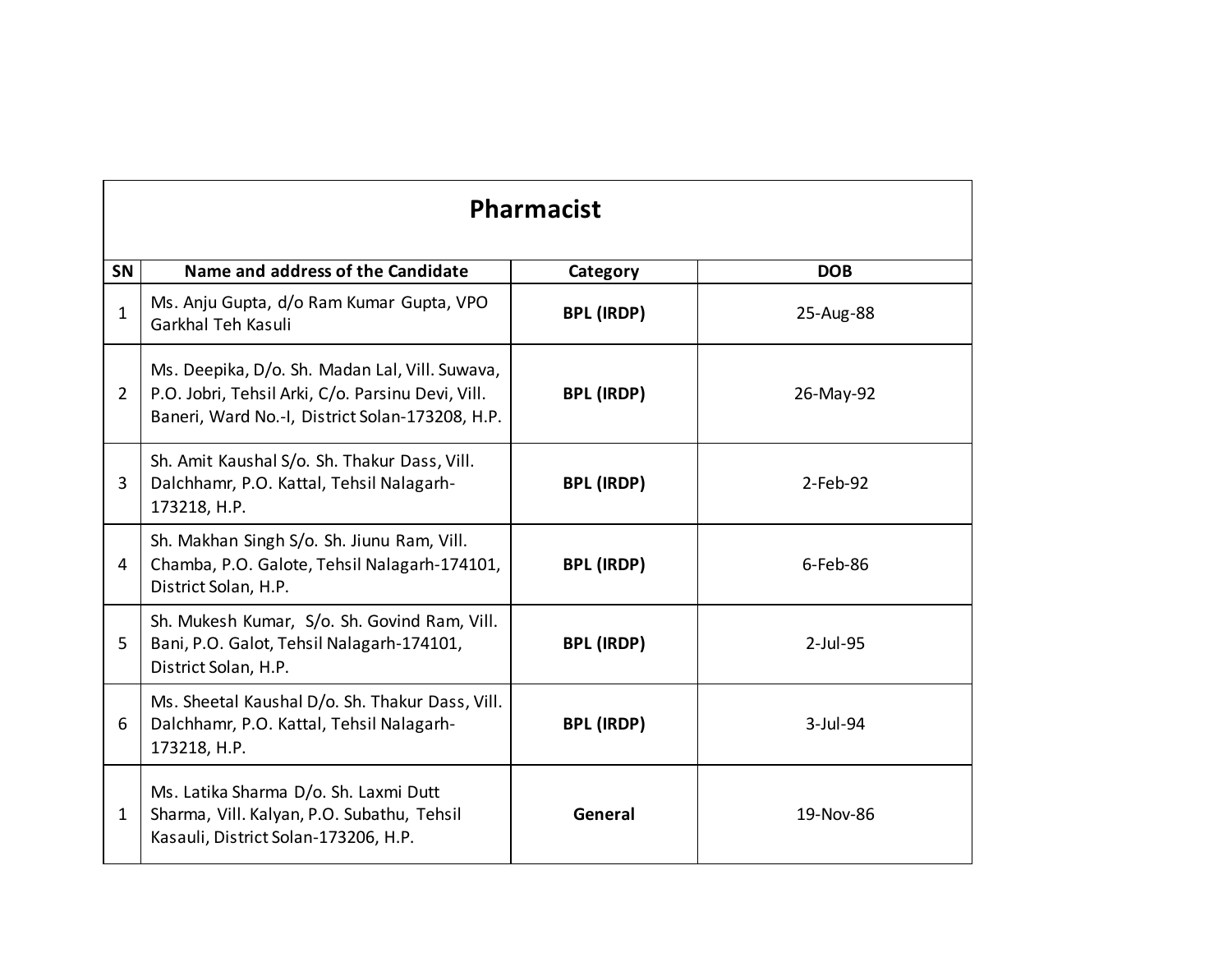| $\overline{2}$ | Ms. Ranjana Thakur D/o. Sh. Prakash Chand<br>Thakur, Vill. Bagi, P.O. Kuthar, Tehsil Kasauli,<br>District Solan-173212, H.P.              | General    | 1-Aug-82  |
|----------------|-------------------------------------------------------------------------------------------------------------------------------------------|------------|-----------|
| $\overline{3}$ | Ms. Ankita Gupta D/o. Sh. Ashok Kumar<br>Gupta, Ram Bhawan, Near Microwave Station,<br>Jawahar Park, Solan, Distict Solan-173212,<br>H.P. | General    | 22-May-91 |
| 4              | Ms. Shikha D/o. Sh. Kamlesh Kumar, Vill.<br>Shameli, P.O. Darlaghat, Tehsil Arki, 171102,<br>District Solan, H.P.                         | General    | 26-Aug-91 |
| 5              | Ms. Sheetal Verma D/o. Sh. Aswhani Kumar<br>Verma, Vill. Seri, P.O. Galanag, Tehsil and<br>District Solan-173212, H.P.                    | General    | 16-Sep-90 |
| $\mathbf{1}$   | Sh. Vijay Coudhary. S/o. Sh. Jeet Ram, Vill.<br>Sehwar (Haripur), P.O. Kunihar, Tehsil Arki,<br>District Solan, H.P                       | <b>OBC</b> | 3-Oct-89  |
| $\overline{2}$ | Ms. Gupreet Kaur D/o. Sh. Baldeep Singh, Vill.<br>Souri Bhumian, P.O. & Tehsil Nalagarh-District<br>Solan-174101, H.P.                    | <b>OBC</b> | 17-Sep-93 |
| 3              | Sh. Arun Kumar S/o. Sh. Pawan Kumar, H. No.<br>18, Phase-2, New Nalagarh, P.O. Rajpura,<br>Tehsil Nalagarh-174101, District Solan, H.P.   | <b>OBC</b> | 26-Oct-87 |
| 4              | Sh. Baljeet Kaur D/o. Sh. Rajinder Singh, Vill.<br>Bhatian, P.O. Bhatian, Tehsil Nalagarh-<br>174101, District Solan, H.P.                | <b>OBC</b> | 6-Oct-93  |
| 5              | Sh. Rajeev Kumar S/o. Sh. Mehar Singh, Vill.<br>Gajeha, P.O. Maindhi, Tehsil Karsog, District<br>Mandi-175011, H.P.                       | <b>OBC</b> | 4-Oct-86  |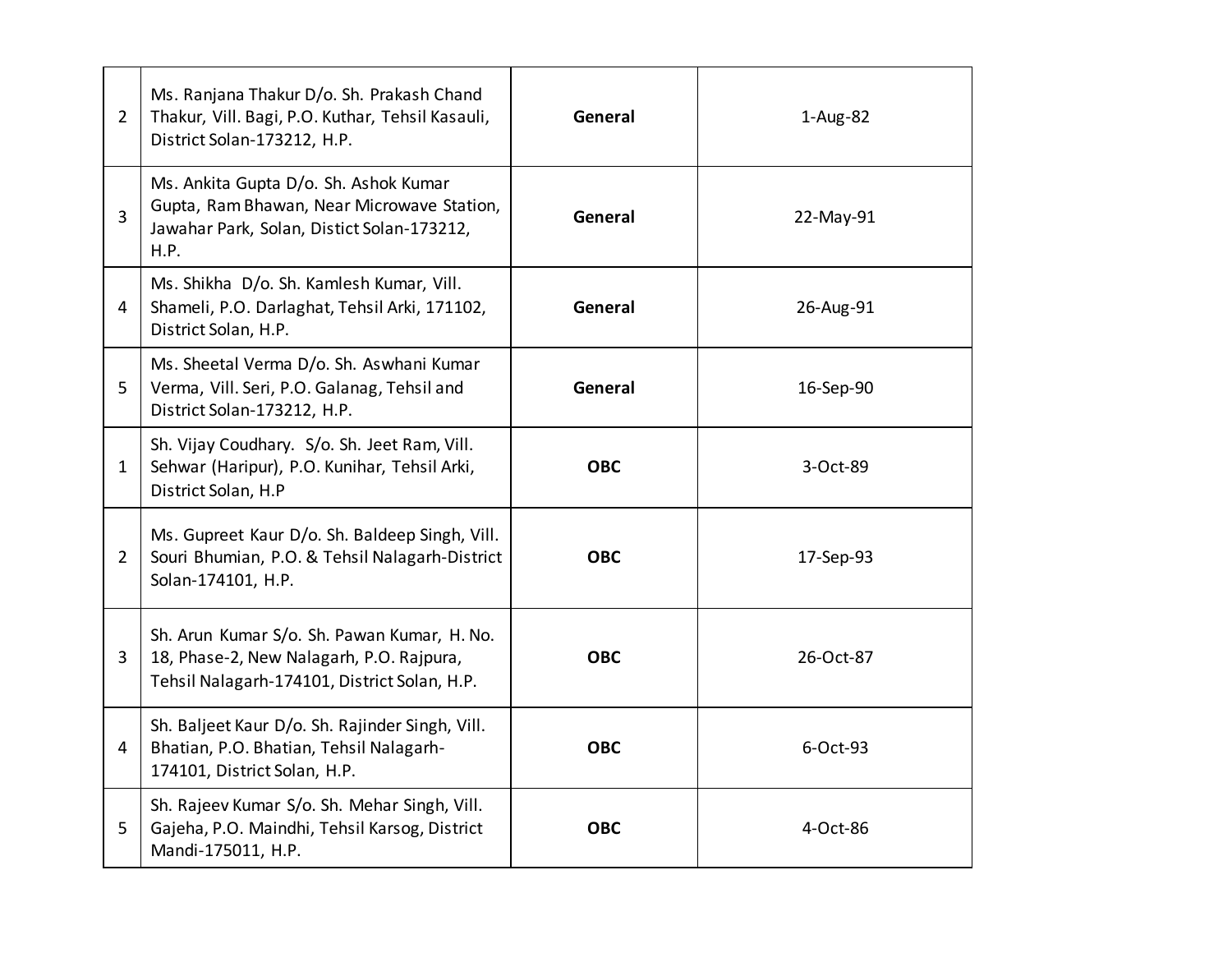| 6              | Sh. Amrit Paul Singh S/o. Sh. Sadhu Singh, Vill.<br>Kanganwal, P.O. Plassi Kalan, Tehsil Nalagarh-<br>174101, District Solan, H.P.                                                 | <b>OBC</b> | 10-Apr-78   |
|----------------|------------------------------------------------------------------------------------------------------------------------------------------------------------------------------------|------------|-------------|
| $\overline{7}$ | Ms. Priyanka Sharma D/o. Sh. Jagdish Chand,<br>Vill. Pancher, P.O. Rarughatti, Tehsil Rajgarh,<br>District Sirmaur, C/o. Shiaive Kunj, W. No. 9,<br>Tank Road, Solan-173 212, H.P. | <b>OBC</b> | $2-Sep-88$  |
| $\mathbf{1}$   | Sh. Manoj Kumar S/o. Sh. Prem Lal, Vill.<br>Kathla, P.O. Jai Nagar, Tehsil Arki, District<br>Solan, H.P.                                                                           | <b>SC</b>  | $6$ -Jan-94 |
| $\overline{2}$ | Ms. Hemlata Kaurav D/o. Sh. Gopal Singh, Vill.<br>Shivnagar, P.O. Totu, Tehsil Shimla,-171 011,<br>District Shimla, H.P.                                                           | <b>SC</b>  | 24-May-88   |
| 3              | Ms. Neha D/o. Sh. Deepak Kumar, Vill.<br>Dawanta, P.O. Malera, Tehsil Kasauli, District<br>Solan-173204, H.P.                                                                      | <b>SC</b>  | 10-Aug-93   |
| 4              | Ms. Nitika Kashyap, D/o. Sh. Prem Singh<br>Kashyap, Vill. Kanah, P.O. Damkari, Tehsil<br>Solan, District Solan-173212, H.P.                                                        | <b>SC</b>  | 26-Dec-89   |
| 5              | Sh. Mukesh Kumar S/o. Sh. Ram Pyara, Vill.<br>Nand, P.O. Nand, Tehsil Nalagarh, District<br>Solan-174102, H.P.                                                                     | <b>SC</b>  | 8-Mar-93    |
| 6              | Sh. Harpreet Singh Saro, S/o. Sh. Tejinder<br>Singh, #14 & 15, Sadar Bazar, V&P.O. Kasauli,-<br>173204, District Solan, HP                                                         | <b>SC</b>  | 30-May-90   |
| $\overline{7}$ | Ms. Savita Kumari D/o. Sh. Dev Raj, W. No. 11,<br>H. No. 118-A, B. No. 28, Solan, District Solan-<br>173212, H.P.                                                                  | <b>SC</b>  | 19-Aug-89   |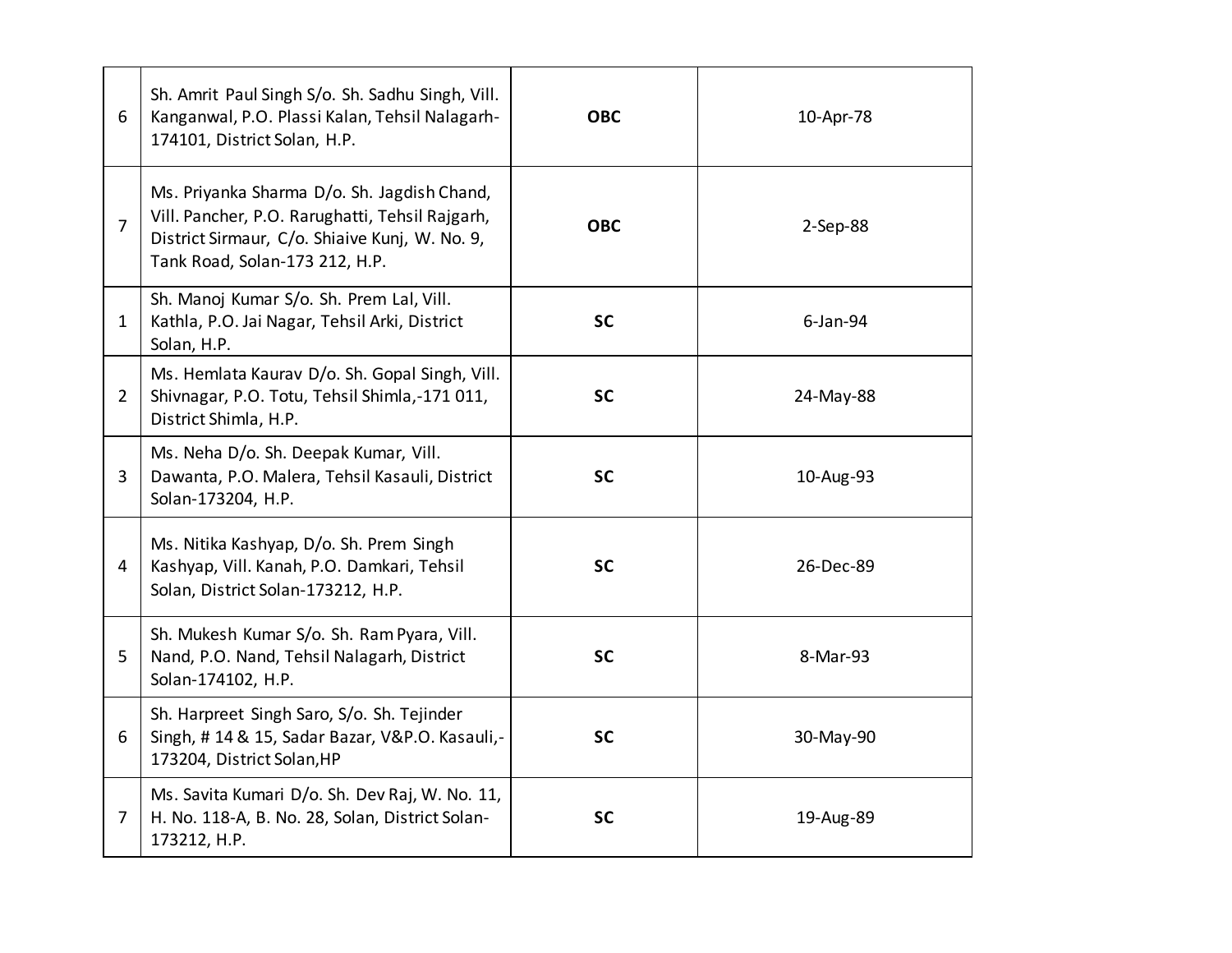| 8  | Ms. Kiran Bala D/o. Sh. Roshan Lal, Vill.<br>Barian, P.O. Patta Mehlog, Tehsil Kasauli-<br>173233, District Solan, H.P.                        | <b>SC</b> | 7-Nov-85  |
|----|------------------------------------------------------------------------------------------------------------------------------------------------|-----------|-----------|
| 9  | Sh. Rishabh Kainta S/o. Sh. Dinesh Kainta, Vill.<br>Patta Mehlog, P.O. Patta Mehlog, Tehsil<br>Kasauli, District Solan-173233, H.P.            | <b>SC</b> | 8-Sep-91  |
| 10 | Sh. Pankaj Kumar Gautam S/o. Sh. Jeet Ram<br>Gautam, Gautam Niwas, #218, Ward No. 9,<br>Madhuban Colony, Solan-173212, District<br>Solan, H.P. | <b>SC</b> | 12-Apr-87 |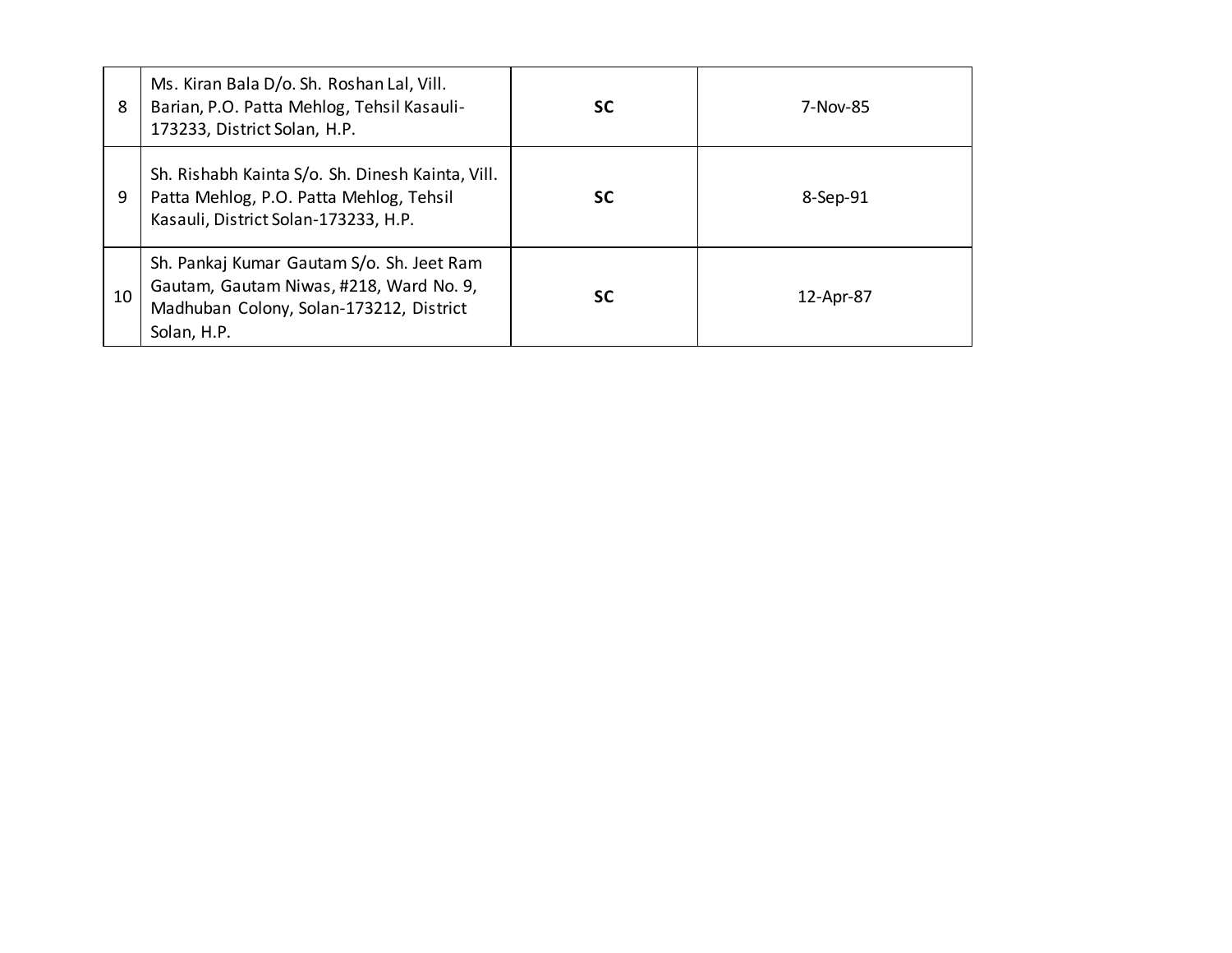| <b>Female Health Worker</b> |                                                                                                                        |            |            |  |  |
|-----------------------------|------------------------------------------------------------------------------------------------------------------------|------------|------------|--|--|
| SN                          | Name and address of the Candidate                                                                                      | <b>DOB</b> | Category   |  |  |
| $\mathbf{1}$                | Suman Rani, D/o. Sh. Baldev Singh, Vill.<br>Jattimajra P.O. Lodhimajra, Tehsil Baddi,<br>District Solan-173205, H.P.   | 04/15/1978 | <b>BPL</b> |  |  |
| $\mathbf{1}$                | Aarti Thakur, D/o. Sh. Sunder Singh, Vill.<br>Barog, P.O. Barog, Tehsil & District Solan-<br>173212, H.P.              | 11/20/1991 | General    |  |  |
| $\overline{2}$              | Archana, D/o. Sh. Bahadur Singh Thakur,<br>Vill. Kyar, P.O. Sujhayla, Tehsil Arki,<br>District Solan-1732108, H.P.     | 02/01/1988 | General    |  |  |
| 3                           | Suman Kumari D/o. Sh. Bahadur Singh,<br>Vill. Dattowal, P.O. Nalagarh, Tehsil<br>Nalagarh, District Solan-174101, H.P. | 10/09/1986 | General    |  |  |
| 4                           | Neetu, D/o. Sh. Pawan Kumar, Vill.<br>Darwa, P.O. Darwa, Tehsil Kasauli-<br>173206, District Solan, H.P.               | 12/09/1988 | General    |  |  |
| 5                           | Rajni, D/o. Sh. Hari Chand, VPO Kuthar,<br>Tehsil Kasauli, District Solan-173206, H.P.                                 | 02/24/1985 | General    |  |  |
| 6                           | Pratibha Kumari, D/o. Sh. Ram Singh, Vill.<br>Satoti, P.O. Darlaghat, Tehsil Arki-<br>171102, District Solan, H.P.     | 04/24/1994 | General    |  |  |